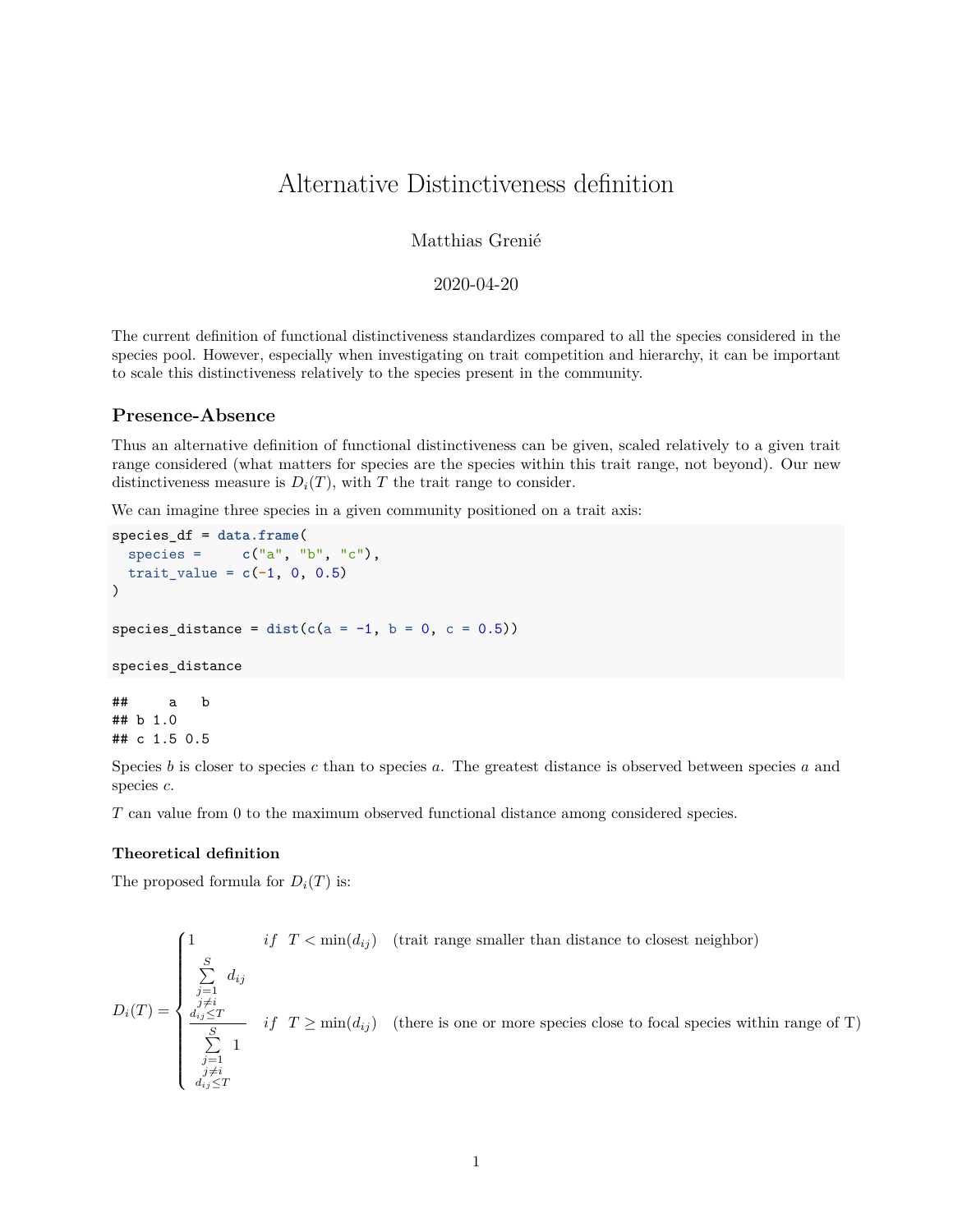This would given the following formula for the distinctiveness of species *b*, in the community with species *a* and *c*:

$$
D_b(T) = \begin{cases} 1 & \text{if } T < d_{bc} = 0.5 \\ d_{bc} & \text{if } d_{bc} = 0.5 \le T < d_{ba} = 1 \\ \frac{d_{bc} + d_{ba}}{2} & \text{if } T \ge d_{ba} = 1 \end{cases}
$$

#### **Implementation**

Implementing this version of distinctiveness would give:

```
alternative_distinctiveness = function(pres_mat, distance_obj, given_T) {
  dist_mat = as.matrix(distance_obj)
 kept_sp = funrar:::species_in_common(pres_mat, dist_mat)
  dist_mat = dist_mat[kept_sp, kept_sp, drop = FALSE]
  # Correspondence matrix (tracking which species we want to keep)
  corr\_dist = dist\_matcorr_dist[dist_mat > given_T] = 0
  corr_dist[dist_mat <= given_T] = 1
  diag(corr dist) = 0# Across sites
  # given_pres is a vector of presences per site
  di_mat = apply(pres_mat, 1, function(given_pres) {
   index_mat = given_pres %*% (dist_mat * corr_dist) # Sum of distances per species
   denom_mat = given_pres %*% corr_dist # Number of distances considered per species
   index_mat = index_mat / denom_mat
   index_mat[given_pres == 0] = NA
   index_mat[is.nan(index_mat)] = 1
   return(index_mat)
  })
  di\_mat = t(di\_mat)dimnames(di_mat) = dimnames(pres_mat)
 di_df = funrar::matrix_to_stack(di_mat, "Di")
  di_df$given_range = given_T
 return(di_df)
}
```
Here we truncate the distance matrix in order to "nullify" the effect of species that are not in specified range.

```
presence_matrix = matrix(c(rep(1, 3), 1, 0, 1, 1, 1, 0), nrow = 3, ncol = 3,
                         dimnames = list(site = c("s1", "s2", "s3"),
                                        species = c("a", "b", "c"))# Test over a ragne of possible T values
all_T = lapply(seq(0.5, 1.5, length.out = 50),
       function(given_number) alternative_distinctiveness(
```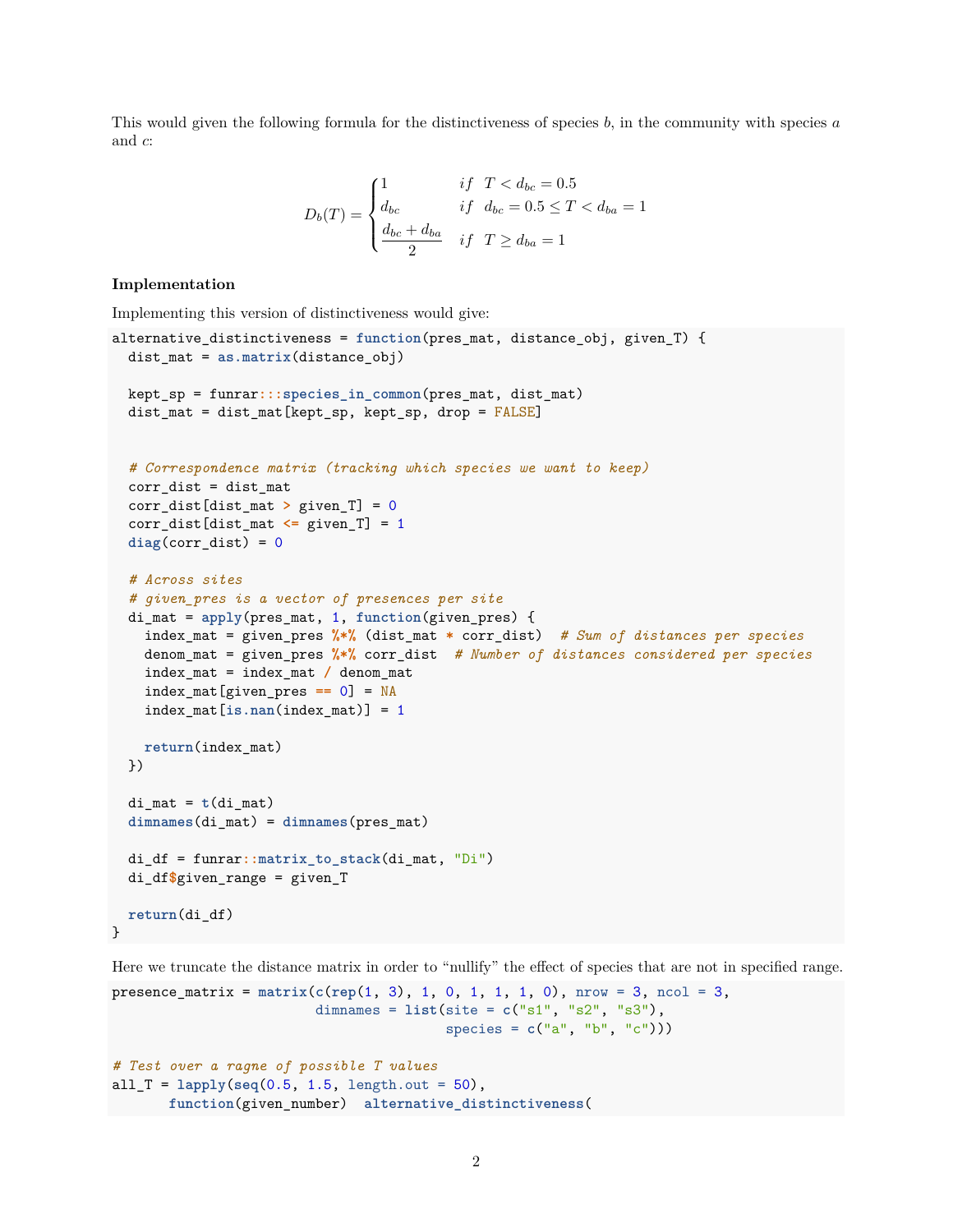```
presence_matrix,
species_distance,
given_number))
```
all\_T = **do.call**(rbind.data.frame, all\_T)

We can visualize those relationships:

```
library(ggplot2)
```

```
ggplot(all_T, aes(given_range, Di, color = species)) +
    geom_line(size = 1, alpha = 1/2) +
    facet_grid(~site) +
 \texttt{labels}(x = "Fixed distance range",y = "Functional Distinctiveness",
```


## **Using real data**

We'll be using the dataset aravo from the ade4 package.

```
library("funrar")
data("aravo", package = "ade4")
# Site-species matrix
mat = as.matrix(aravo$spe)
```

```
# Convert matrix to presence-absence matrix
```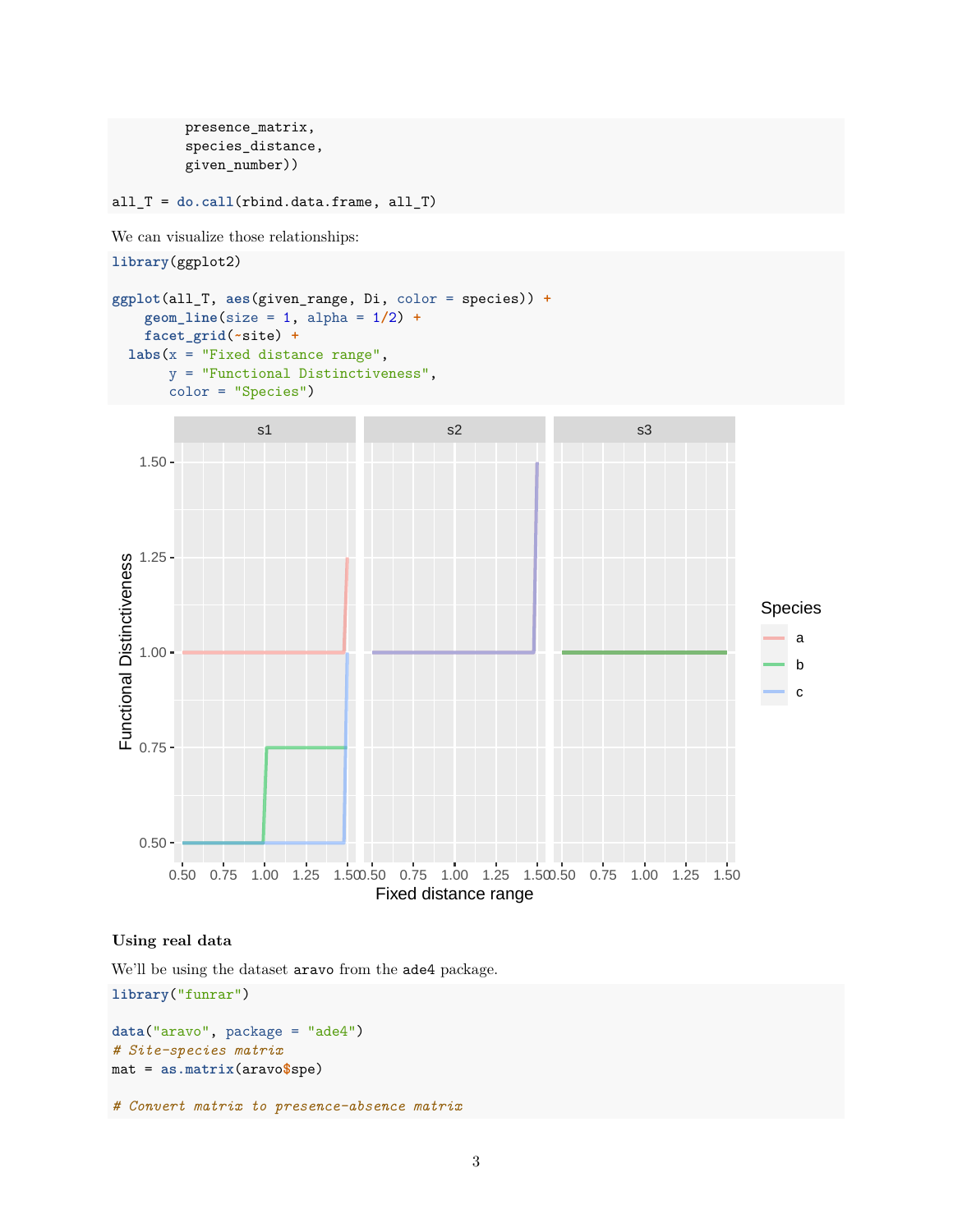```
mat[mat > 0] = 1# Example of trait table
tra = aravo$traits[, c("Height", "SLA", "N_mass")]
# Distance matrix
dist_mat = compute_dist_matrix(tra, metric = "gower")
## Warning in compute_dist_matrix(tra, metric = "gower"): Only numeric traits
## provided, consider using euclidean distance.
dist_mat = (dist_mat - min(dist_mat))/diff(range(dist_mat))
names(dimnames(mat)) = c("site", "species")
# Compute different values of distinctiveness using various ranges
all_ranges = lapply(seq(0, 1, length.out = 50), function(given_range) {
 alternative_distinctiveness(mat, as.dist(dist_mat), given_range)
})
all_ranges = do.call(rbind.data.frame, all_ranges)
Now we can visualize the influence of the trait range value
ggplot(subset(all_ranges, site %in% c("AR07", "AR51", "AR02")),
```

```
aes(given_range, Di, group = species)) +
geom_line(alpha = 1/3) +
facet_wrap(~site) +
labs(x = "Maximum Distance Range Considered\n(Trait Range)",
     y = "Functional Distinctiveness")
```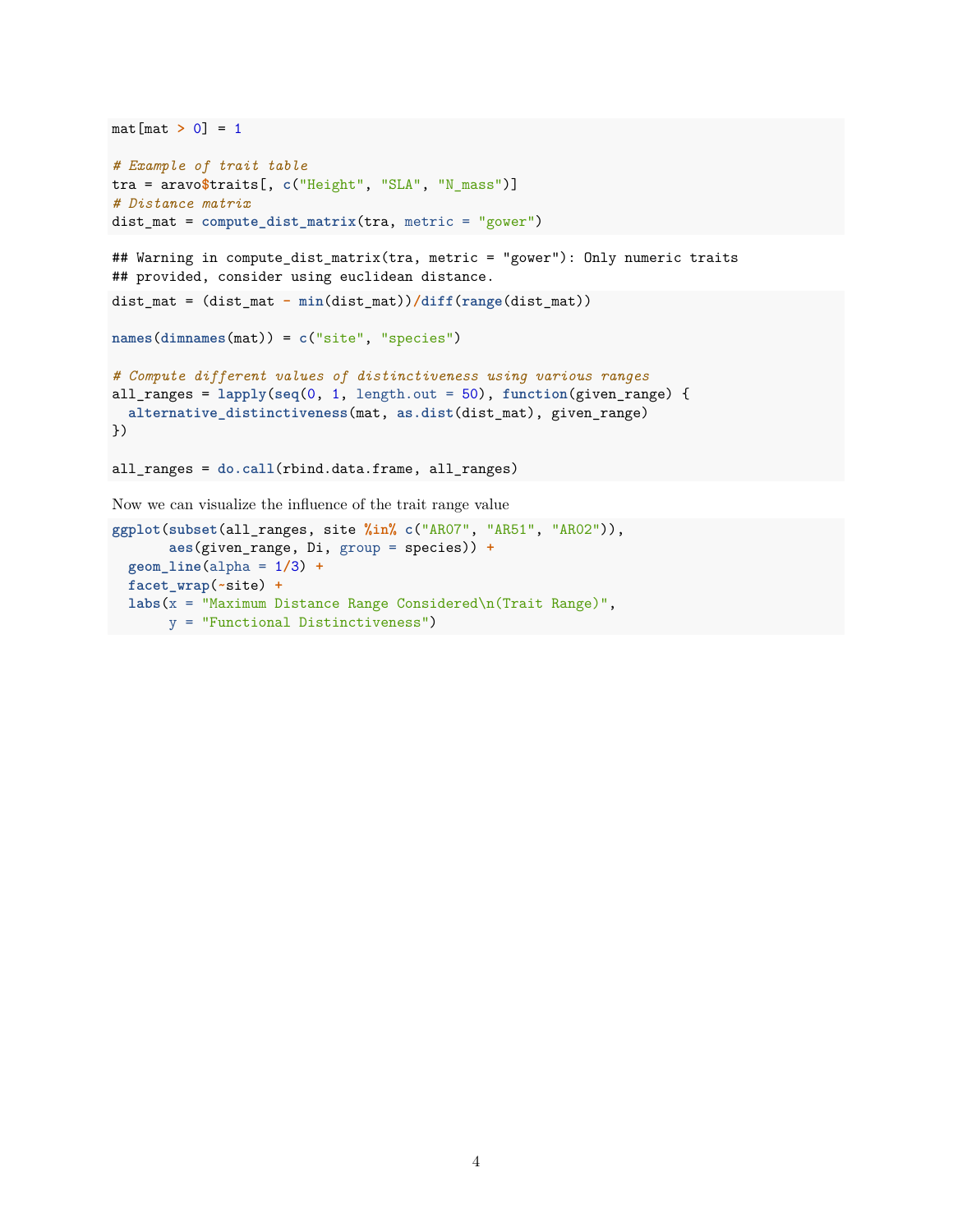

We see that species have close neighbors at different distances (leap from top left to bottom left of the graph). This shows the closet neighbors for each species.

As proposed we can also distinctiveness relative to trait range and see what it changes:

```
all_ranges$scaled_Di = ifelse(
  all_ranges$Di != 1,
  all_ranges$Di / all_ranges$given_range,
  all_ranges$Di)
ggplot(subset(all_ranges, site %in% c("AR07", "AR51", "AR02")),
       aes(given_range, scaled_Di, group = species)) +
  geom_line(alpha = 1/4) +
  facet_wrap(~site) +
  labs(x = "Considered Trait Range\n(Functional Distance)",
       y = "Scaled Functional Distinctiveness\n(over trait range)")
```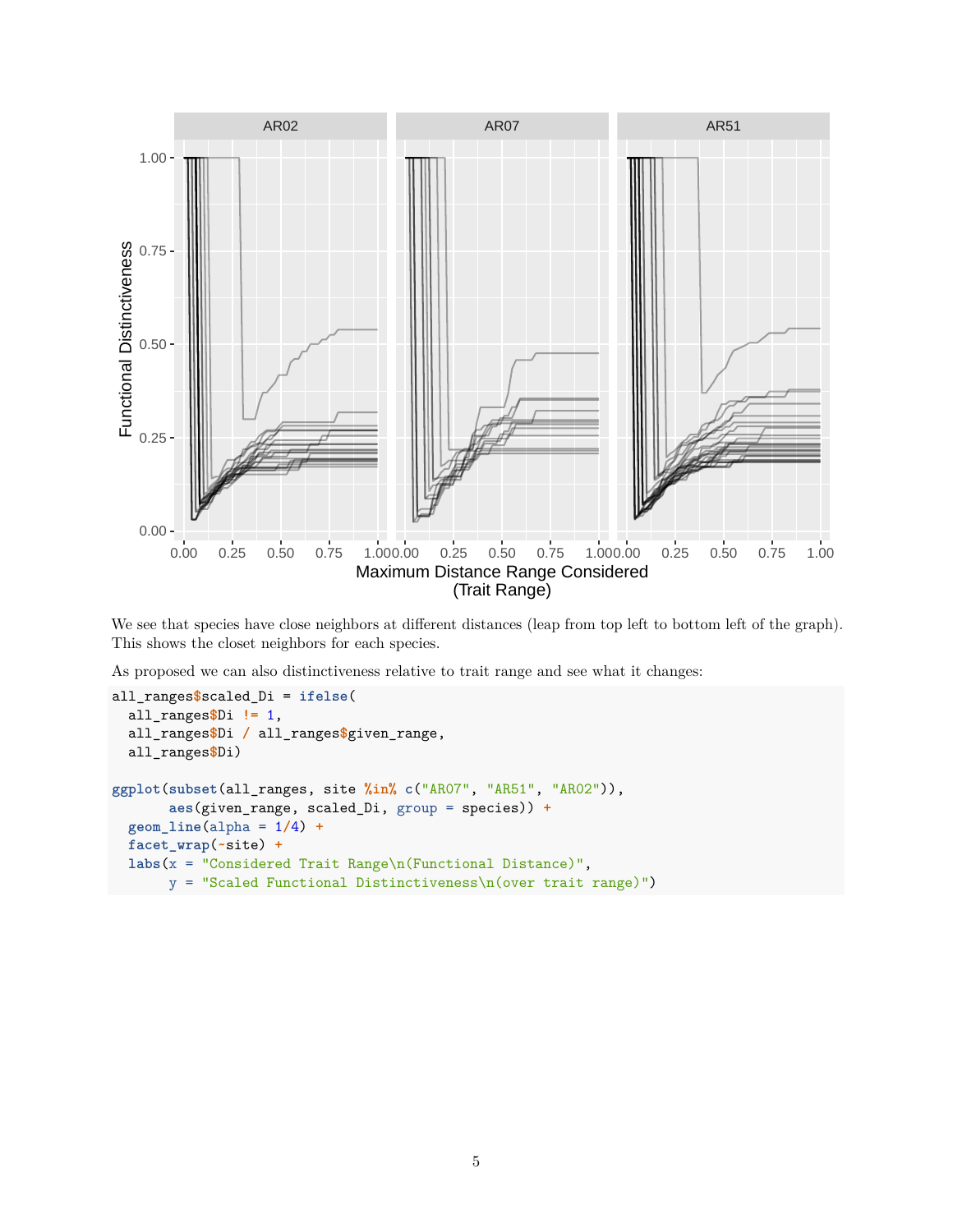

This reflects the relative (in terms of trait range considered) distinctiveness. Meaning that close species in a small range have similar distinctiveness than further apart species in larger ranges.

# **Considering Abundance**

Now that we have a version with presence and absences we can try to think about a alternative version of distinctiveness using abundances.

We need the index to behave the following way: an rare species in trait range should be more distinct than a common species in that range. A species close to a rare species in a trait range but far from a common species should be more distinct than a species close to a common species and far away from a rare one.

The current definition of functional distinctiveness with relative abundances is:

$$
\tilde{D}_i = \frac{\sum_{j=1}^S d_{ij} \times Ab_j}{\sum_{\substack{j=1 \ j \neq i}}^S Ab_j}
$$

with  $Ab_j$  the relative abundance of species  $j$  in given community.

## **Theoretical definition**

If we try to consider the constraints above we can write the index as follow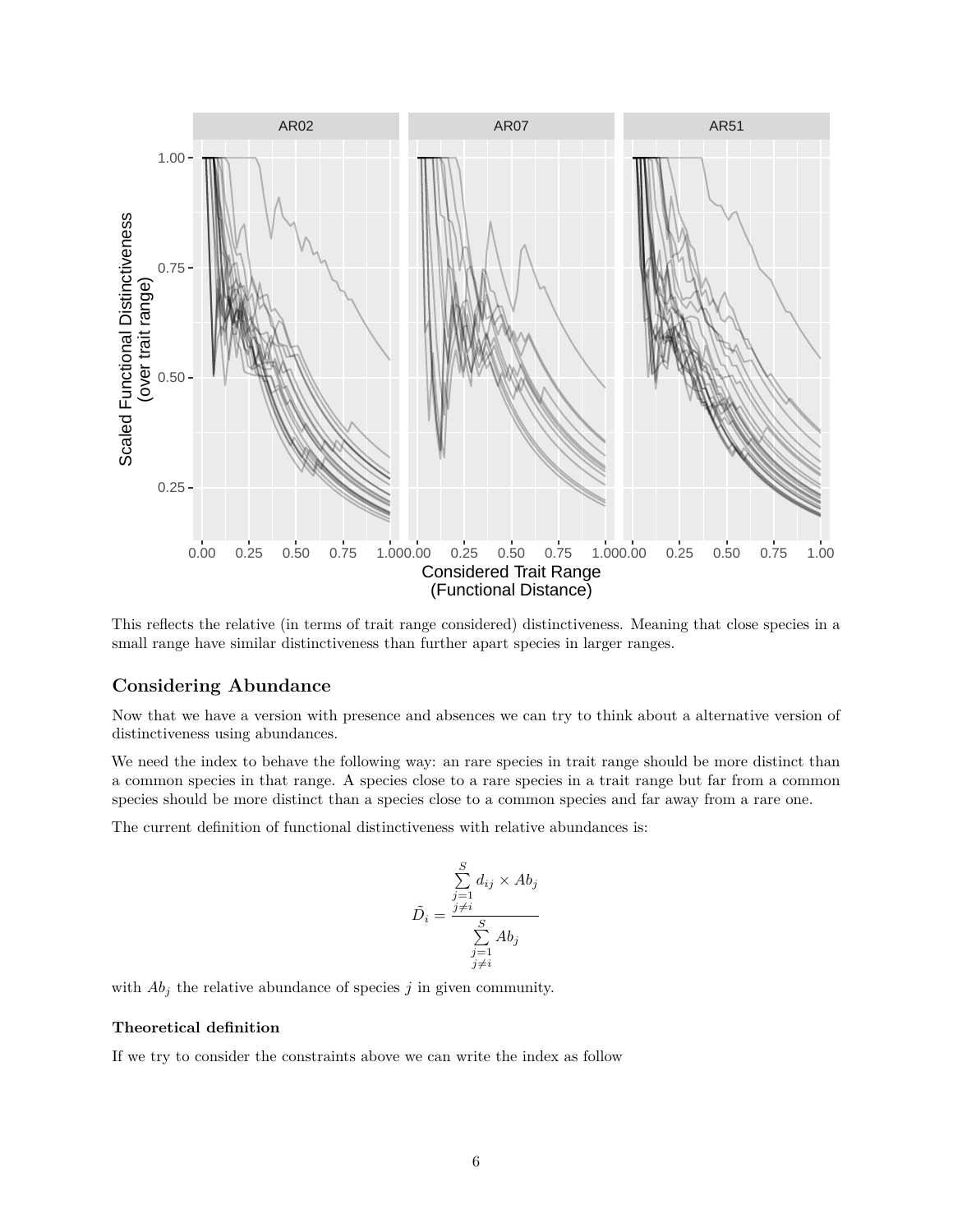$$
D_i(T) = \begin{cases} 1 & \text{if } T < \min(d_{ij}) \\ \begin{pmatrix} \sum\limits_{j=1}^{S} d_{ij} \times Ab_j \\ \frac{d_{ij} \leq T}{\sum\limits_{j=1}^{S} Ab_j} \\ \frac{1}{\sum\limits_{j=1}^{S} Ab_j} \\ \frac{1}{\sum\limits_{j \neq i}^{S} d_{ij} \leq T} \end{pmatrix} \times \begin{pmatrix} \sum\limits_{j=1}^{S} Ab_j \\ 1 - \frac{d_{ij} \leq T}{\sum\limits_{j \neq i}^{S} d_{ij}} \\ \frac{1}{\sum\limits_{j \neq i}^{S} d_{ij} \leq T} \end{pmatrix} & \text{if } T \geq \min(d_{ij}) \end{cases}
$$

with  $S$  the number of species in the considered community,  $Ab_j$  the relative abundance of species  $j$  in the community and *N* the total number of individual in the community.

The problem here is the term on the right:

$$
\sum_{\substack{j=1 \ j \neq i}}^{S} Ab_j
$$

$$
\frac{d_{ij} \leq T}{N}
$$

As  $Ab_j = \frac{N_j}{N}$  the term rather be:

$$
\sum_{\substack{j=1 \ j \neq i}}^{S} Ab_j
$$
  

$$
_{d_{ij} \leq T}^{j \neq i}
$$

#### **Definitive formula**

which gives the following definition in the end:

$$
D_i(T) = \begin{cases} 1 & \text{if } T < \min(d_{ij}) \\ \begin{pmatrix} \sum\limits_{j=1}^{S} d_{ij} \times Ab_j \\ \frac{d_{ij} \leq T}{\sum\limits_{j=1}^{S} Ab_j} \\ \frac{1}{j \neq i} \\ \frac{1}{d_{ij} \leq T} \end{pmatrix} \times \begin{pmatrix} s \\ 1 - \sum\limits_{\substack{j=1 \ j \neq i \\ d_{ij} \leq T}}^{S} Ab_j \end{pmatrix} & \text{if } T \geq \min(d_{ij}) \end{cases}
$$

## **Reconciling with presence-absence definition**

We can also check how this definition differs from the previous one by saying that  $Ab_j = \frac{1}{N}$  and  $N = S$  (one individual per species in each community) this gives us: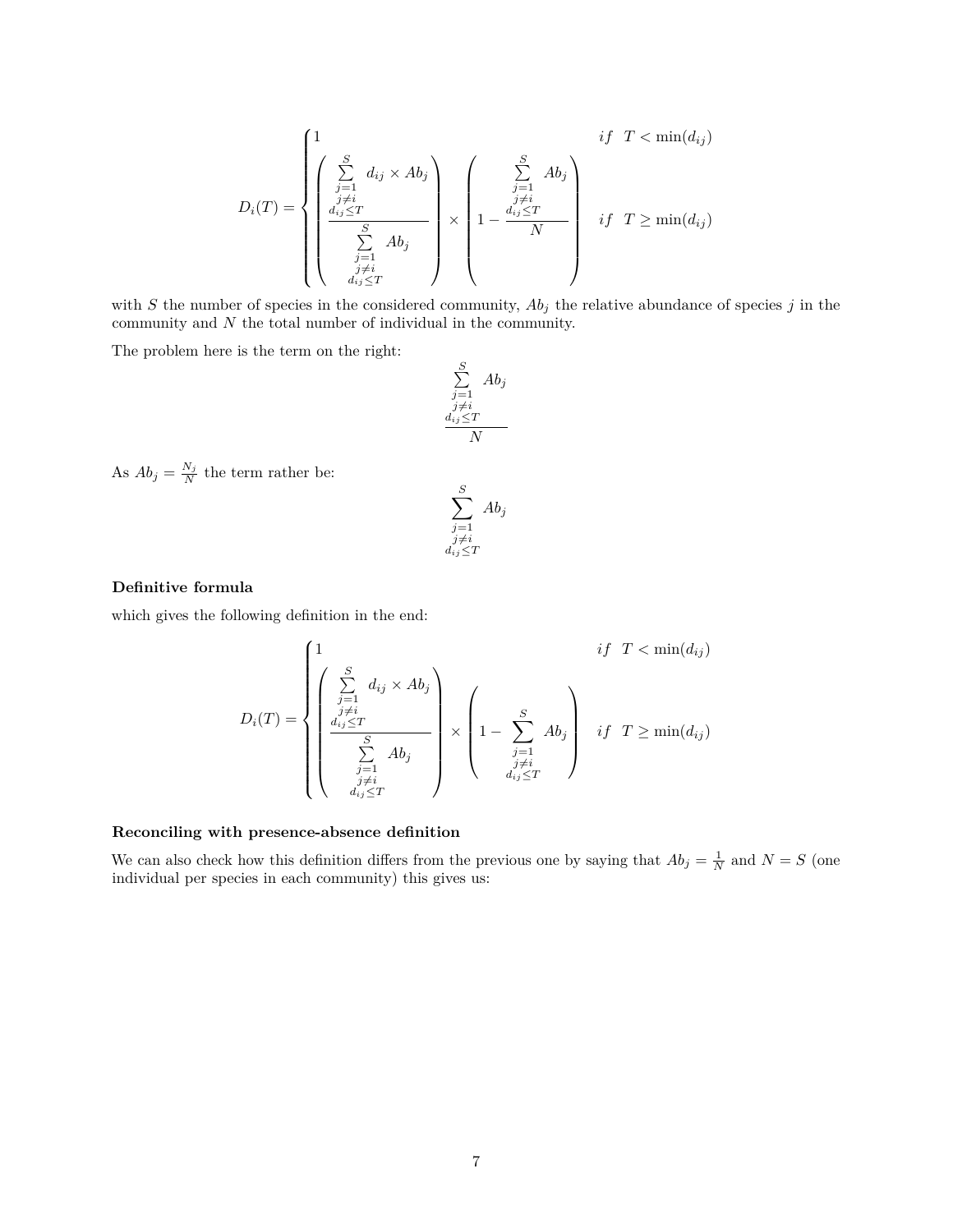<span id="page-7-1"></span><span id="page-7-0"></span>
$$
D_i(T) = \frac{\sum_{\substack{j=1 \ j \neq i}}^{S} d_{ij} \times Ab_j}{\sum_{\substack{j=1 \ j \neq i}}^{j \neq i} ab_j} \times \left(1 - \sum_{\substack{j=1 \ j \neq i}}^{S} Ab_j\right)
$$
\n
$$
= \frac{\sum_{\substack{j=1 \ j \neq i}}^{S} d_{ij} \times \frac{1}{N}}{\sum_{\substack{j=1 \ j \neq i}}^{j \neq i} x} \times \left(1 - \sum_{\substack{j=1 \ j \neq i}}^{S} \frac{1}{N}\right)
$$
\n
$$
= \frac{\sum_{\substack{j=1 \ j \neq i}}^{S} d_{ij} \times \frac{1}{N}}{\sum_{\substack{d_{ij} \leq T}}^{j \neq i}} \times \left(1 - \frac{1}{N} \sum_{j=1}^{S} 1\right)
$$
\n
$$
= \frac{\sum_{\substack{S \ j \neq i}}^{S} d_{ij}}{\sum_{\substack{S \ j \neq i}}^{S} x} \times \frac{1}{N} \times \frac{1}{N}
$$
\n
$$
= \frac{\sum_{\substack{S \ j \neq i}}^{S} d_{ij} \times \frac{S}{N} 1}{\sum_{\substack{S \ j \neq i}}^{S} x} \times \frac{1}{N}
$$
\n
$$
= \frac{\sum_{\substack{S \ j \neq i}}^{S} d_{ij}}{\sum_{\substack{S \ j \neq i}}^{S} x} \times \frac{1}{N}
$$
\n
$$
= \frac{\sum_{\substack{S \ j \neq i}}^{S} d_{ij}}{\sum_{\substack{S \ j \neq i}}^{S} x} \times \frac{1}{N}
$$
\n
$$
= \frac{\sum_{\substack{S \ j \neq i}}^{S} d_{ij}}{\sum_{\substack{S \ j \neq i}}^{S} x} \times \frac{1}{N}
$$
\n(2)

From [\(2\)](#page-7-0) we find back the definition of  $D_i(T)$  with presence and absences only. However there is an additional that resembles to a mean distance. It's the sum of all the distances to species within range of the focal species over the total number of species in the community. This term depends on the number of species in the community.

From [\(3\)](#page-7-1) we see that as the range comprises more species the term between parenthesis approaches zero and thus we observe a (near-)zero distinctiveness for all the species in the community whatever the functional distances between species.

In the end, this definition does not seem to reconcile well with the presence-absence definition.

#### **Implementation**

Similar to the strategy we can implement this definition of functional distinctiveness by using a correspondence matrix in which we nullify the importance of species that are further away than the given threshold. In order to test the behavior of the metric we design an abundance matrix with the same species again a, b, and c:

```
ab_mat = matrix(c(rep(1/3, 3), 1/6, 1/6, 4/6, 4/6, 1/6, 1/6), nrow = 3, ncol = 3,
                         dimnames = list(site = c("s1", "s2", "s3"),
                                         species = c("a", "b", "c")),
                byrow = TRUE)
alternative_distinctiveness_abundance = function(abund_mat, dist_matrix,
                                                 given_range) {
```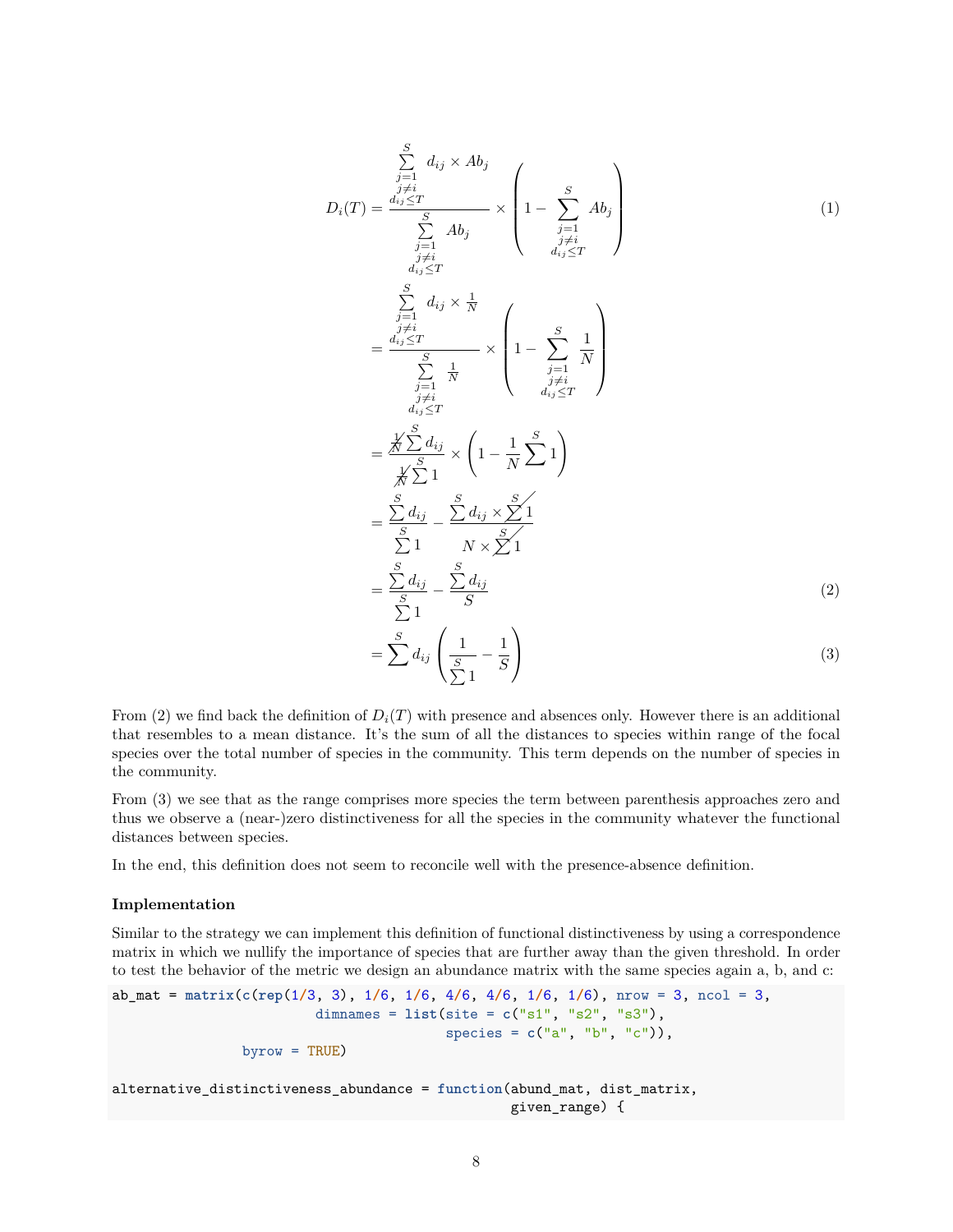```
dist_mat = dist_matrix
 kept_sp = funrar:::species_in_common(abund_mat, dist_mat)
  dist_mat = dist_mat[kept_sp, kept_sp, drop = FALSE]
  # Correspondence matrix (tracking which species we want to keep)
  corr dist = dist matcorr_dist[dist_mat > given_range] = 0
  corr_dist[dist_mat <= given_range] = 1
  diag(corr_dist) = 0
  # Across sites
  # given_pres is a vector of presences per site
  di_mat = apply(abund_mat, 1, function(given_ab) {
   index_mat = given_ab %*% (dist_mat * corr_dist) # Sum of distances per species
   denom_mat = given_ab %*% corr_dist # Number of distances considered per species
   index_mat = (index_mat / denom_mat) * (1 - denom_mat)
   index_mat[given_ab == 0 | is.na(given_ab)] = NA
   index_mat[is.nan(index_mat)] = 1
   return(index_mat)
 })
  di\_mat = t(di\_mat)dimnames(di_mat) = dimnames(abund_mat)
 di_df = funrar::matrix_to_stack(di_mat, "Di")
  di_df$given_range = given_range
 return(di_df)
}
```
Which gives the following results for or situation:

```
ab_di_all_ranges = lapply(seq(0, 1.5, length.out = 50),
       function(given_number) alternative_distinctiveness_abundance(ab_mat,
                                                          as.matrix(species_distance),
                                                           given_number))
ab_di_all_ranges = do.call(rbind.data.frame, ab_di_all_ranges)
ggplot(ab_di_all_ranges, aes(given_range, Di, color = species)) +
 geom_line(size = 1) +
 facet\_wrap(\sim site, labeller = as\_labeller(c(s1 = "s1 (1/3 rel. abund each)",s2 = "s2 (a=1/6, b=1/6, c=4/6)s3 = "s3 (a=4/6, b=1/6, c=1/6)"))) +
 labs(x = "Considered Range",
       y = "Functional Distinctiveness")
```